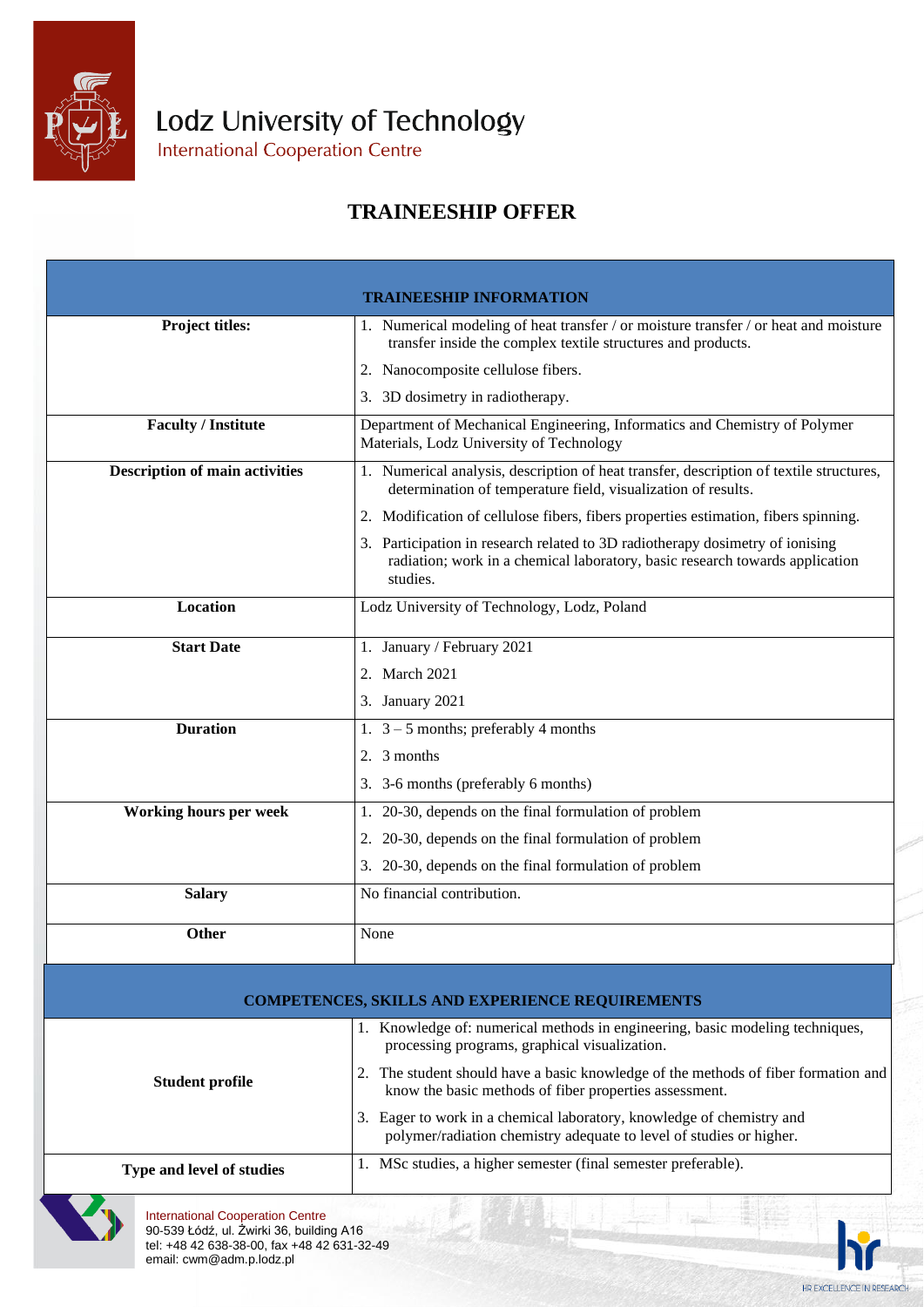|                                     | $2. -$                                                                                                                                                                                                                                                                                                                                                                           |  |
|-------------------------------------|----------------------------------------------------------------------------------------------------------------------------------------------------------------------------------------------------------------------------------------------------------------------------------------------------------------------------------------------------------------------------------|--|
|                                     | 3. MSc studies, a higher semester (final semester preferable).                                                                                                                                                                                                                                                                                                                   |  |
| Languages and level of competence   | Fluent in English, knowledge of English at B2 level is required.                                                                                                                                                                                                                                                                                                                 |  |
| required                            |                                                                                                                                                                                                                                                                                                                                                                                  |  |
|                                     | 1. Engaged to work, man of initiative, knowledge of mechanics, material<br>engineering and informatics.                                                                                                                                                                                                                                                                          |  |
| <b>Desired skills</b>               | 2. Minimum work experience in a chemical laboratory                                                                                                                                                                                                                                                                                                                              |  |
|                                     | 3. Hard working, passionate in chemistry                                                                                                                                                                                                                                                                                                                                         |  |
| <b>Other</b>                        | None                                                                                                                                                                                                                                                                                                                                                                             |  |
| <b>CONTACT DETAILS</b>              |                                                                                                                                                                                                                                                                                                                                                                                  |  |
| Contact person for this traineeship | Professor Ryszard Korycki, D.Sc., Ph.D.                                                                                                                                                                                                                                                                                                                                          |  |
| <b>Faculty /Institute</b>           | Department of Mechanical Engineering, Informatics and Chemistry of Polymer<br>Materials, Lodz University of Technology, Lodz, Poland                                                                                                                                                                                                                                             |  |
| <b>E-mail address</b>               | ryszard.korycki@p.lodz.pl                                                                                                                                                                                                                                                                                                                                                        |  |
| <b>APPLICATION PROCEDURE</b>        |                                                                                                                                                                                                                                                                                                                                                                                  |  |
|                                     | Ewa Jarzębowska                                                                                                                                                                                                                                                                                                                                                                  |  |
|                                     | ewa.jarzebowska@p.lodz.pl                                                                                                                                                                                                                                                                                                                                                        |  |
| Who to apply to                     | International Cooperation Centre, Student Mobility Divison                                                                                                                                                                                                                                                                                                                       |  |
|                                     | 36 Żwirki Street                                                                                                                                                                                                                                                                                                                                                                 |  |
|                                     | 90-539 Lodz<br>tel. +48 42 638 38 68                                                                                                                                                                                                                                                                                                                                             |  |
| <b>Deadline for applications</b>    | No later than 2 months before traineeship starts.                                                                                                                                                                                                                                                                                                                                |  |
|                                     | Students send their applications - written in English, including:                                                                                                                                                                                                                                                                                                                |  |
|                                     | cv                                                                                                                                                                                                                                                                                                                                                                               |  |
|                                     | cover letter<br>letter of support/reference from home University (signed and stamped)                                                                                                                                                                                                                                                                                            |  |
|                                     | <b>Transcript of Records</b>                                                                                                                                                                                                                                                                                                                                                     |  |
|                                     | to the following email address: ewa.jarzebowska@p.lodz.pl                                                                                                                                                                                                                                                                                                                        |  |
| <b>Application process</b>          | Please note:                                                                                                                                                                                                                                                                                                                                                                     |  |
|                                     | $\checkmark$ students enrolled at any University may apply<br>$\checkmark$ students coming to TUL for a traineeship do not receive a student status<br>$\checkmark$ selected traineeship must be clearly specified in the application – please<br>check our website to choose the Faculty in which you would like to carry<br>out the traineeship and specify dates of your stay |  |
|                                     | $\checkmark$ an on-line or personal interview can be performed                                                                                                                                                                                                                                                                                                                   |  |